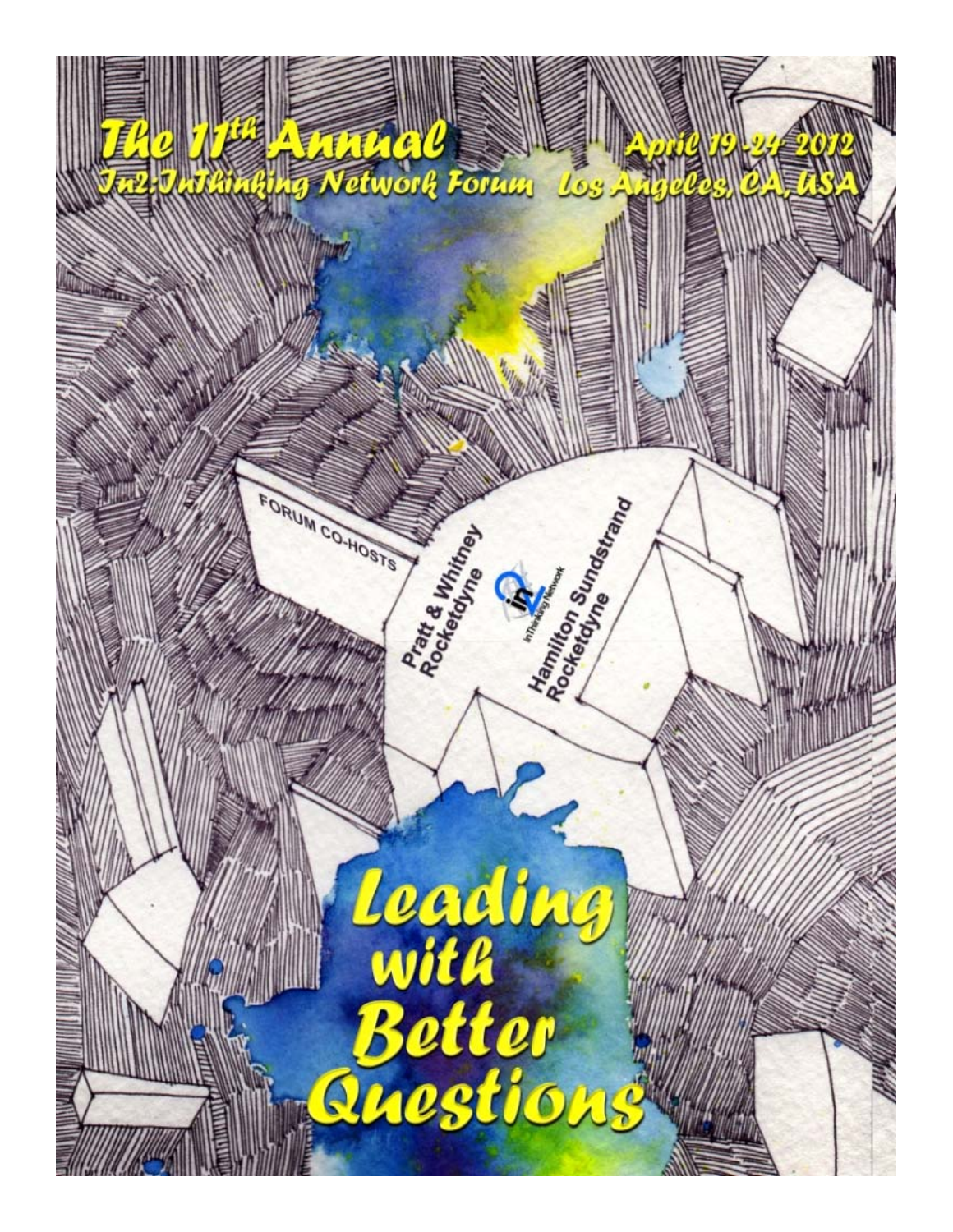# Our<br>Forum Partners **JnThinking**

**Co-Hosts: Pratt & Whitney Rocketdyne and Hamilton Sundstrand Rocketdyne**

InThinking Network

Ackoff Collaboratory for Advancement of the Systems Approach Aera Energy LLC AeroVironment Altemp Alloys, Inc. Art Technologies Berrett-Koehler Publishers, Inc. The Boeing Company Boys & Girls Club of the West Valley Buffalo Niagara Partnership Business World Rising California State University Northridge – College of Business and Economics California State University Northridge – College of Engineering and Computer Science CalRAM, Inc. Capital Quality and Innovation CC-M Productions – ManagementWisdom.com Click & Pledge Liberal Arts and Engineering Studies Program at California Polytechnic State University - San Luis Obispo W. Edwards Deming Institute Deming Learning Network Dilts Ventures Do It American Mfg. Duty Honor America Tour Economic Alliance of the San Fernando Valley EcoTech Design Studio Financial Partners Credit Union Green MBA - Dominican University of California Haines Centre International Hilton Woodland Hills Institute for Organizational Effectiveness - Bowling Green State University International Futures Forum Jazz Semiconductors JCM Industries KHTS Radio - 1220AM - Hometown Station Kid Flix Productions King Tut Printing Lean Management Journal Living Tapestries Los Angeles ~ The Institute of Noetic Science The Louisville Slugger R.W. Lyall & Company M.S. Aerospace Inc. Marcia Daszko & Associates Maverick Angels Menlo Labs Metalex Manufacturing, Inc. MICA Consulting Partners The Los Angeles and Orange County Chapters of the National Hispanic MBA Society Dave Nave & Associates North of England Transformation Network Omega Health Systems Organization Systems Renewal Graduate Program at Seattle University Peaker Services, Inc. Pegasus Communications, Inc. Phadke Associates, Inc. San Fernando Valley Aerospace-Aviation Collaborative Santa Clarita Web & IT Norman Seeff Productions Society for Organizational Learning Spincraft Spirit Alive Design State Farm Insurance Companies Theresa M. Stewart, CPA - An Accountancy Company The Swiss Deming Institute Triarchy Press UAW/Boeing Employee Involvement Training Organization UK Deming Forum United Way of Kern County Volunteers of America – Los Angeles Wisdom at Work Withaq.net

In2:InThinking Network Phone: (562) 204-6246 Email: registrar@in2in.org Online: [www.in2in.org](http://www.in2in.org/) PO Box 9384, CA, 9384, CA, 9384, CA, 9384, CA, 9384, CA, 9384, CA, 9394, CA, 9394, CA, 9394, CA, 9309, CA, 930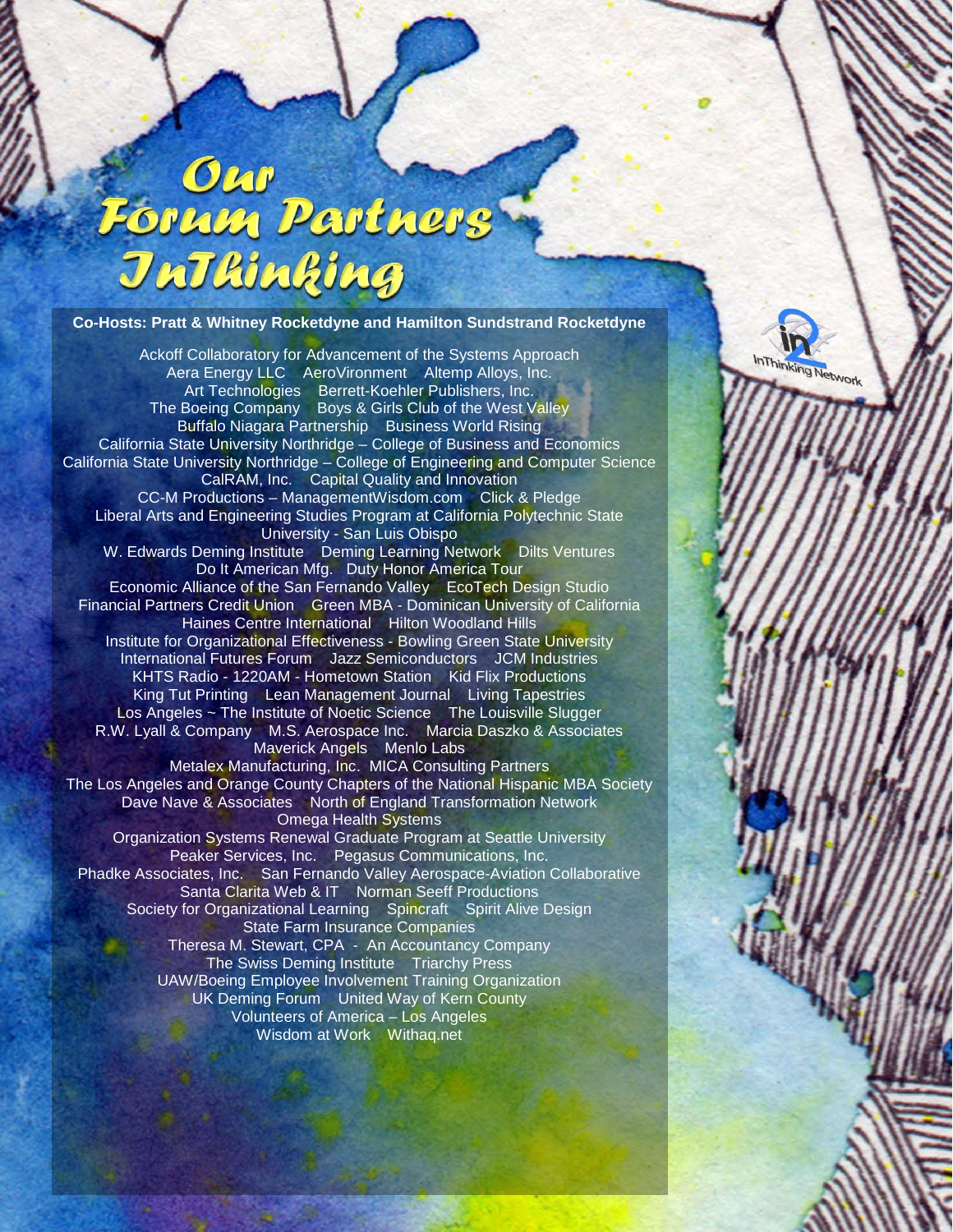|  | <b>About Us</b> |  |
|--|-----------------|--|
|--|-----------------|--|

The In2:InThinking Network operates as a 501(c)(3) non-profit organization to bring together people who share an interest in using *better thinking* to create a *better future* – for individuals, organizations, and the world at large. Our theoretical grounding joins the work of Russell Ackoff, Edward de Bono, W. Edwards Deming, Tom Johnson, Peter Senge, Genichi Taguchi, and other world renowned business practitioners and theorists. Our efforts seek to explore, combine, and extend their thinking for the increase of consciousness and understanding about *how thinking can bring forth a better world*. We believe that by "thinking about thinking" – or *InThinking* – we can manage resources, acquire knowledge, work together, lead organizations, and plan more effectively. With InThinking we create a new awareness of various forms of thinking, their interdependency, the possible ways of integrating them, and including them - toward more joy and quality of life in individuals and organizations.

## **About Us About Our 2012 Forum**

The 11th Annual In2:InThinking Network Forum | April 19-24-2012 Los Angeles, CA, U

Our Eleventh Annual Forum, themed *Leading with Better Questions,* continues to expand "thinking about thinking", raising the consciousness of better thinking in individuals and organizations. To that end, we have invited pioneering thinkers who are *"Leading with Better Questions"* to share their insights in a 6-day event that includes a weekend "Conference," preceded by 2 days of Pre-Conference sessions and followed by 2 days of Post-Conference sessions. In addition to pro-bono appearances by our conference presenters, we are partnering with additional members of our Network, who are also donating their time, to offer 22 Pre- and Post-conference seminars and workshops. These sessions range in length from 2-hours to 7-hours and are offered **without fee** to attend, with the exception of one. In doing so, the In2:InThinking Network Annual Forum aims to promote an environment in which compelling ideas and insights evolve from intense exposure to new thoughts, thinking patterns, and InThinking colleagues, all at minimal cost. These ideas and insights may lead you in untold exciting directions in your work and life after the Forum, particularly if you continue to nurture new relationships through other Network activities throughout the year.

# **Pre- and Post-Conference Seminars and Workshops**

Conference participants may attend any of the seminars and workshops offered before or after the weekend Conference portion of our 2012 Forum. All are free to attend, with the exception of one (*What We're Learning About the Brain…*, which has a \$40 fee for materials). They will be held at Pratt & Whitney Rocketdyne in Canoga Park. The 19 pre- and Post-Conference seminar and workshop offerings on April 19<sup>th</sup> and 20<sup>th</sup>, followed by sessions on April 23<sup>rd</sup> and 24<sup>th</sup>, are listed below. Please see our 2012 Forum website [\(www.in2in.org/forums/2012/index.html\)](http://www.in2in.org/forums/2012/index.html) for full descriptions of each, as well as find the overall day-byday schedule for these sessions.

- *Now What? How to Create Leverage, Insight and Action by Asking Great Questions and Embodying Great Answers, Together*, 3 hours with Alex Iglecia & Beth Iglecia
- *Moving from Spectator Safety to Participant Safety,*  3 hours with Rick Spencer
- *Thinking in Systems and Stories: A Whole-Hearted Approach to Devising Creative Solutions*, 3 hours with Steve Byers and Bob Dickman
- *Re-Thinking Leadership Development*, 3 hours with John Dupre and Armin Pajand
- *Playful Inquiry: Unleashing the Power of the Creative Brain,* 3 hours with Lyn Wiltse and Lori Steed Sortino
- *From Flexible Bodies to Flexible Minds,* 3 hours with Julie Francis
- *Learning to Change: Changing to Learn,* 3 hours with Jon Bergstrom and Steve Byers
- *Shifting Intransigence – Building Businesses, Re-Building Lives*, 3 hours with Ron Schultz
- *Cause(s) of Confusion: Beyond Root Cause Analysis*, 2 hours with Cade Wilson
- *Idealized Design: Beyond Problem Solving*, 2 hours with Neil Jansen
- *Applications of InThinking to Working Life*, 2 hours with Felix Delgado
- *Business Lessons From Social Insects*, 2 hours with Mark Fitzsimmons
- *The Organization Workshop*, 6 hours with Beth Thompson
- *Deming's Ideas in the 21st Century*, 6 hours with Gipsie Ranney
- *Discussing the Undiscussable: Overcoming the Defensive Routines in the Workplace*, 6 hours with Micah Fierstein
- *Self-organizing the "Inquirer" - Better Questions - Accurate Sensing – More Effective Response*, 6 hours with Peter Stonefield
- *Mindful Leadership: Strategies for Change Resilience & Wisdom at Work,* 7 hours with Joel & Michelle Levey
- *What We're Learning About the Brain and Why It Matters,* 7 hours with Leslie Peters (fee to attend: \$40 for materials)
- *Judgement, Explained and Practised,* 7 hours with Graham Rawlinson
- *The Power To Trust Intuition: It has been in us all along!,* 3.5 hours with Hugh McAllister and Jengiz Gocer
- *InThinking Together,* 7 hours Bill Bellows, Rudy Hernandez, and Tim Higgins
- *The Secret Life of Organizations,* 3.5 hours with Ariane David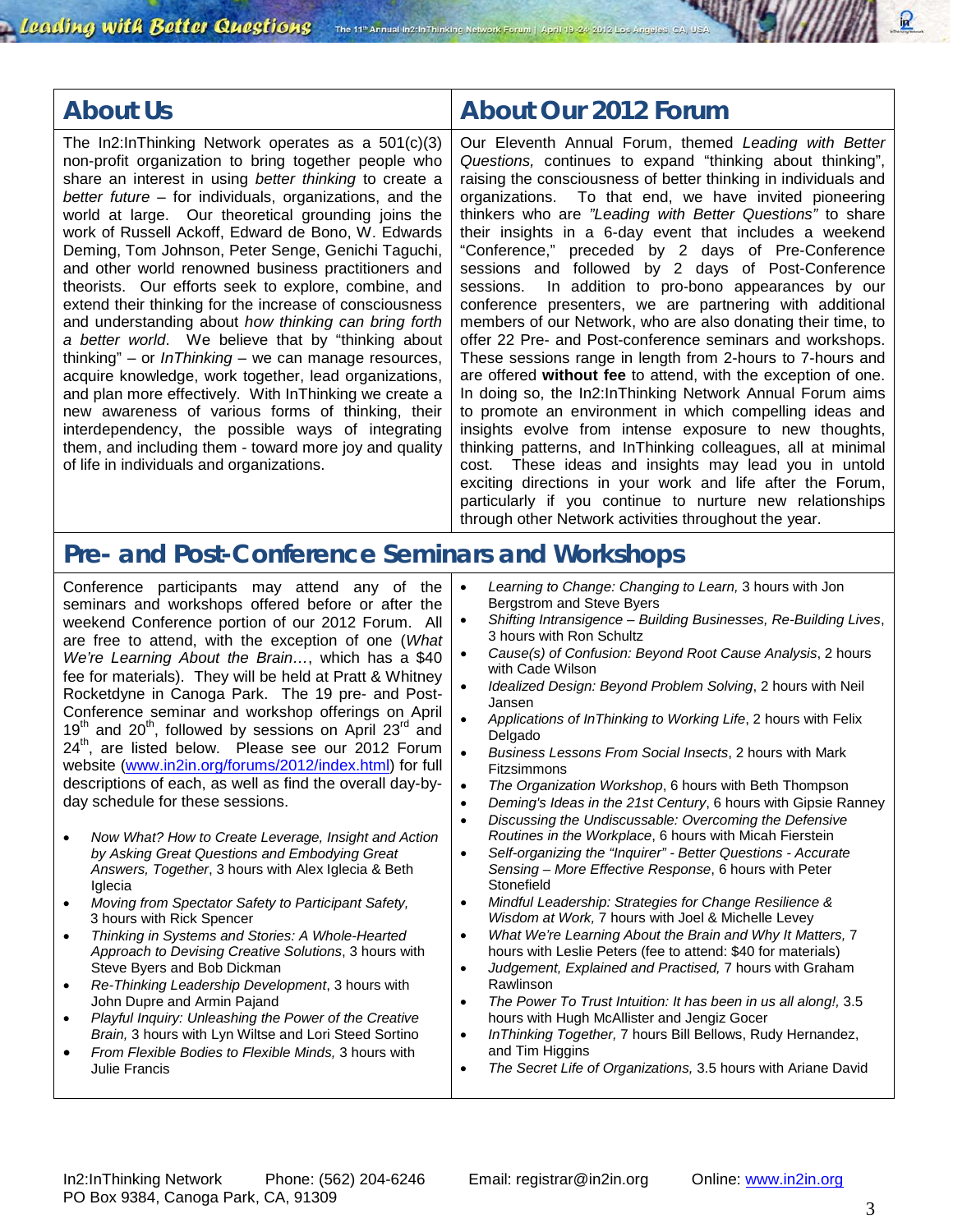# **Weekend Conference Activities**

#### **Friday, April 20th, Hilton Woodland Hills**

5:00 - 7:30pm Registration<br>6:00 - 7:30pm *Dinner* 6:00 - 7:30pm

7:30 - 8:30pm Opening Keynote – [Sherry Immediato,](http://in2in.org/forums/2012/Conference/SherryImmediato.html) *Catalyzing Breakthroughs with Great Questions*

| Saturday, April 21 <sup>st</sup> , Hilton Woodland Hills |                                                                                                                                                                                                                                                                   | 2:30 - 3:45pm                                                             | Afternoon Parallel-Track Session                                                                                                                                                                                 |
|----------------------------------------------------------|-------------------------------------------------------------------------------------------------------------------------------------------------------------------------------------------------------------------------------------------------------------------|---------------------------------------------------------------------------|------------------------------------------------------------------------------------------------------------------------------------------------------------------------------------------------------------------|
| 7:00 - 8:00am                                            | Registration<br><b>Continental Breakfast</b>                                                                                                                                                                                                                      |                                                                           | Salon A - Graham Rawlinson<br><b>Exercising Judgement; The Ying</b>                                                                                                                                              |
| $8:00 - 8:30am$                                          | <b>Welcome and Opening Remarks</b>                                                                                                                                                                                                                                |                                                                           | and Yang balance of reason and<br>intuition, explored with                                                                                                                                                       |
| $8:30 - 9:45am$                                          | Morning Keynote - Brigadier<br><b>General Timothy Trainor</b><br><b>Building a Generation of</b><br><b>Leaders Who Embrace</b><br><b>Creativity and Innovation</b>                                                                                                |                                                                           | neuroscience and psychology<br>Salon B - Beth Thompson<br><b>Considering the System:</b><br><b>Exploring Oshry's Whole</b><br><b>System Framework</b><br>Salon C - llene Val-Essen<br>Family Life Can Be So Much |
| $9:45 - 10:15am$                                         | <b>Break</b>                                                                                                                                                                                                                                                      |                                                                           | <b>Easier and More Rewarding</b>                                                                                                                                                                                 |
|                                                          | 10:15 - 11:30am Morning Parallel-Track Session<br>Salon A - Pauline Arneberg                                                                                                                                                                                      | $3:45 - 4:00$ pm                                                          | <b>Transition Time</b>                                                                                                                                                                                           |
|                                                          | <b>PRAXIS: What to</b><br><b>Take Away</b><br>Salon B - Fazel Hayati<br><b>A Framework for Asking</b><br><b>Questions</b><br>Salon C - Lucie Newcomb<br><b>Cultivating Global Citizenship</b><br><b>Capacities: First Steps</b><br><b>Towards a Shared Future</b> | $4:00 - 5:00$ pm                                                          | <b>Networking Session</b><br>with Kris Bergstrom                                                                                                                                                                 |
|                                                          |                                                                                                                                                                                                                                                                   | $5:00 - 6:00$ pm<br>$6:00 - 7:15$ pm<br>$7:15 - 7:30$ pm<br>7:30 - 8:30pm | No Host Happy Hour (pay bar)<br><b>Dinner</b><br><b>Transition Time</b><br><b>Evening Collaborative</b>                                                                                                          |
| 11:30 - 1:00pm                                           | Lunch                                                                                                                                                                                                                                                             | Sunday, April 22 <sup>nd</sup> , Hilton Woodland Hills                    |                                                                                                                                                                                                                  |
|                                                          | Including time for Thinking<br><b>Together Sessions and</b><br>Speaker Q&A                                                                                                                                                                                        | 7:00 - 8:00am<br>$8:00 - 8:15am$<br>8:15 - 9:30am                         | <b>Continental Breakfast</b><br><b>Opening Together</b><br>Closing Keynote - Debra Lewis<br>and Doug Adams                                                                                                       |
| $1:00 - 2:15$ pm                                         | Midday Keynote - Barnet Bain<br><b>Ultra-Creativity</b>                                                                                                                                                                                                           |                                                                           | Duty, Honor, America Tour:<br><b>What REALLY Helps?</b>                                                                                                                                                          |
| $2:15 - 2:30$ pm                                         | <b>Transition Time</b>                                                                                                                                                                                                                                            | $9:30 - 10:00$ am<br>10:00 - 11:30am Forum Cafe                           | <b>Break</b><br>11:30 - 12:00pm Leading Together                                                                                                                                                                 |

*Please see our 2012 Forum website at*

[www.in2in.org/forums/2012](http://www.in2in.org/forums/2012)

*[for details on the content of each of these presentations.](http://www.in2in.org/)*

 $\mathbf{R}$